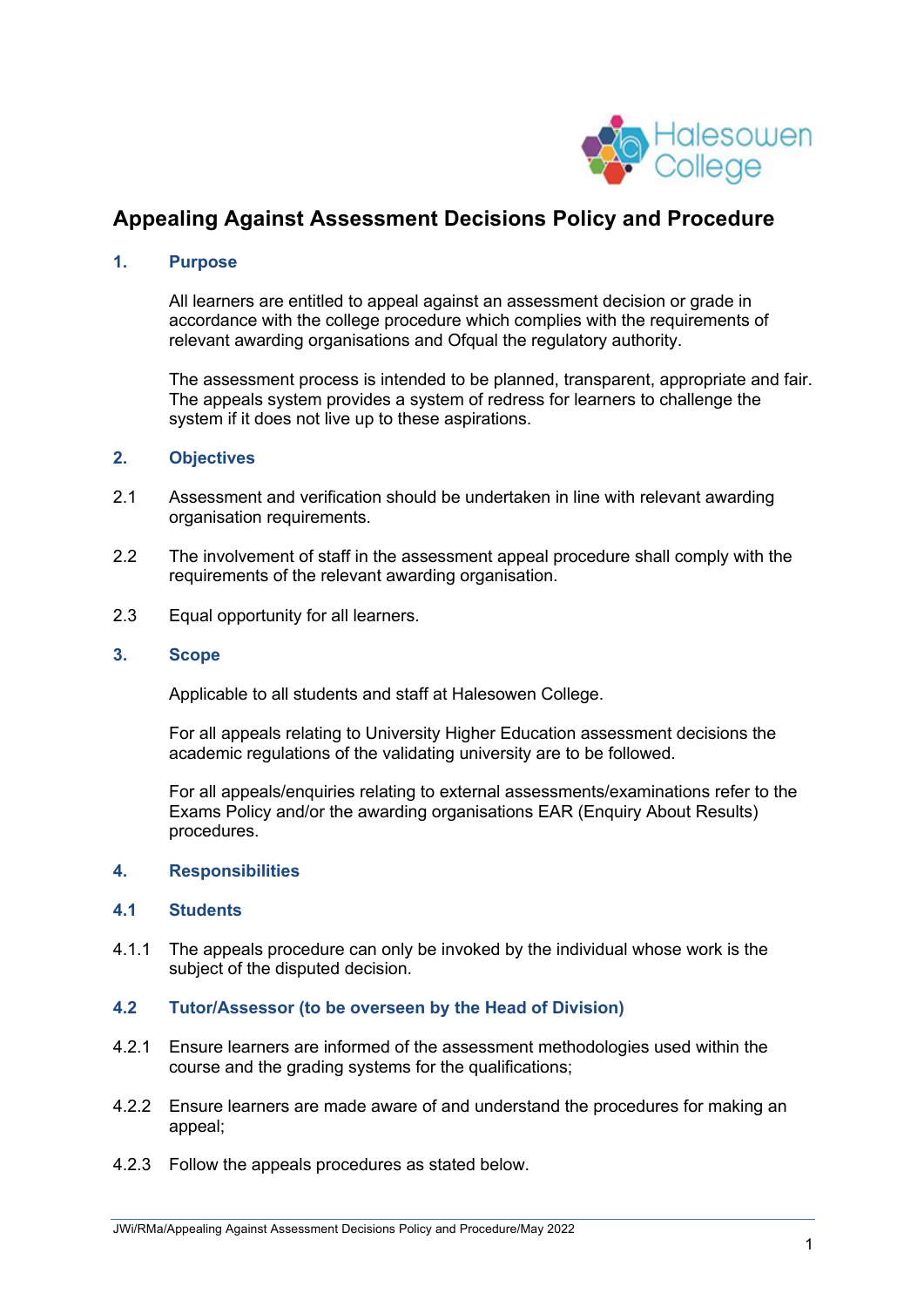# **4.3 Quality Director (Deputy Principal)**

- 4.3.1 Provide advice and guidance to staff and students on appeals procedure as required;
- 4.3.2 Make arrangements for and chair stage 3 appeals panels as described below;
- 4.3.3 Review these procedures annually.

## **5 The Appeals Procedure**

### **5.1 Stage One**

- 5.1.1 If a student wishes to make an appeal relating to an assessment, the matter should be raised initially with the relevant Assessor. The appeal should be raised orally in the first instance. This must be within five working days of notification of the assessment decision.
- 5.1.2 The Assessor will attempt to resolve the complaint informally. He/she shall enquire into the appeal and will discuss it with the complainant, consider the information provided and advise the complainant of the decision. The decision will normally be communicated to the complainant orally, within five working days of the appeal being raised.
- 5.1.3 If, upon receipt of the decision, the complainant is still dissatisfied with the decision, he/she may progress the appeal to Stage 2.
- 5.1.4 All appeals must be made within five working days of the assessment feedback.

## **5.2 Stage 2**

- 5.2.1 If the appeal has not been resolved at Stage One, the complainant may refer the appeal to the relevant Head of Division in writing. This must be done within five working days of the end of Stage 1.
- 5.2.2 The Head of Division shall then make arrangements for the work to be independently re-assessed by a second assessor and internal verifier.
- 5.2.3 A written record of the agreed second marking of the assessment should be signed by the internal verifier and second Assessor. A copy should be given to the student and a copy placed on the Learner's file.

# **5.3 Stage 3**

- 5.3.1 If the student is not satisfied with the outcome of Stage 2, he/she should, within five working days of the outcome of Stage 2, lodge an appeal with the Deputy Principal.
- 5.3.2 The Deputy Principal will make arrangements for an appeals panel within ten working days of receiving the appeal.